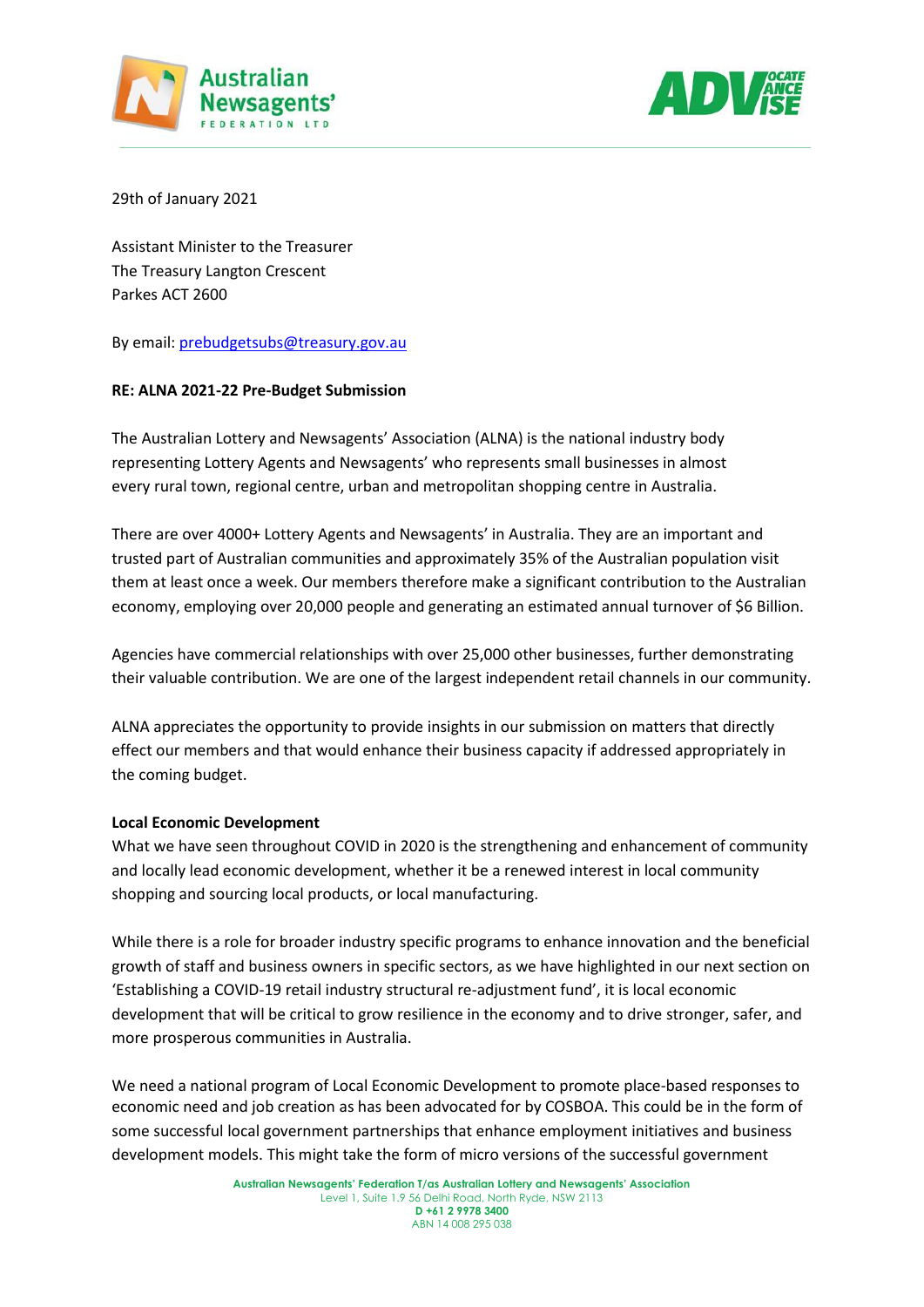



initiative of 'City Deals' that has proven to be an economic driver on a slightly more macro level and could include regional multi council applications as well as more micro models through relevant precinct associations and business groupings.

Local Economic Development is the empowering of business communities at the micro level to have a greater say in what happens in their economy and through that, to provide a better more sustainable national economy.

Australia spends well over \$8 billion dollars a year on training, employment services and welfare support. By allocating around 3% of that funding to give local business communities a greater say in activities we will see an increase in efficiency and a better use of these \$billions of dollars as we rebound from COVID. This recovery is likely to be community driven and employment will flourish with enhanced local economic development models that are properly funded.

## **Establishing a COVID-19 retail industry structural re-adjustment fund**

Newsagents and Lottery agents broadly speaking performed very strongly in 2020 surprising many pundits and it proved the resilience and capacity for change in these small businesses could be enhanced with very beneficial outcomes. Nonetheless, CBD locations, larger shopping centre locations and some areas in capital cities like Melbourne suffered. Given the disruption of employment and much more aggressive and rapid shift to online retail sales that occurred as a result of COVID-19 in this country, now is an opportune time for the government to strategically support and address structural reform opportunities in the retail sector.

The sector is reaching a peak point in its structural reform as it is impacted by online and many online businesses are also maturing and looking for retail presences to enhance omni channel service models. This provides a unique opportunity over the next few years for the government to provide effective support to industry bodies and strategic working groups of exposed suppliers who are endeavoring to provide leadership in this employment intensive sector to deliver positive resilient outcomes for both business owners and employees. Strategic support would assist us in more effectively navigating these reforms and would enhance employment outcomes which are critical to the economy through re-training and technological adjustment and reinvestment.

Establishing sector specific industry structural re-adjustment funding to support training and industry strategic planning would provide mature sectors like ours that are now benefitting from investments from online businesses to enhance omni channel and physical service models which can deliver more resilient industry models for the future and enhance employment outcomes as we recover from COVID.

**Australian Newsagents' Federation T/as Australian Lottery and Newsagents' Association Small Business Digital Capacity & Cyber Security–** One of the biggest training challenges for small business like ours is how to engage with the digital economy to maximise sales. Small businesses need dedicated programs including one on one training to maximise this potential in their small businesses, rather than allowing these sales to go offshore. This should include eCommerce/web development, social media and digital marketing. ALNA would like to be able to offer more

Level 1, Suite 1.9 56 Delhi Road, North Ryde, NSW 2113 **D +61 2 9978 3400** ABN 14 008 295 038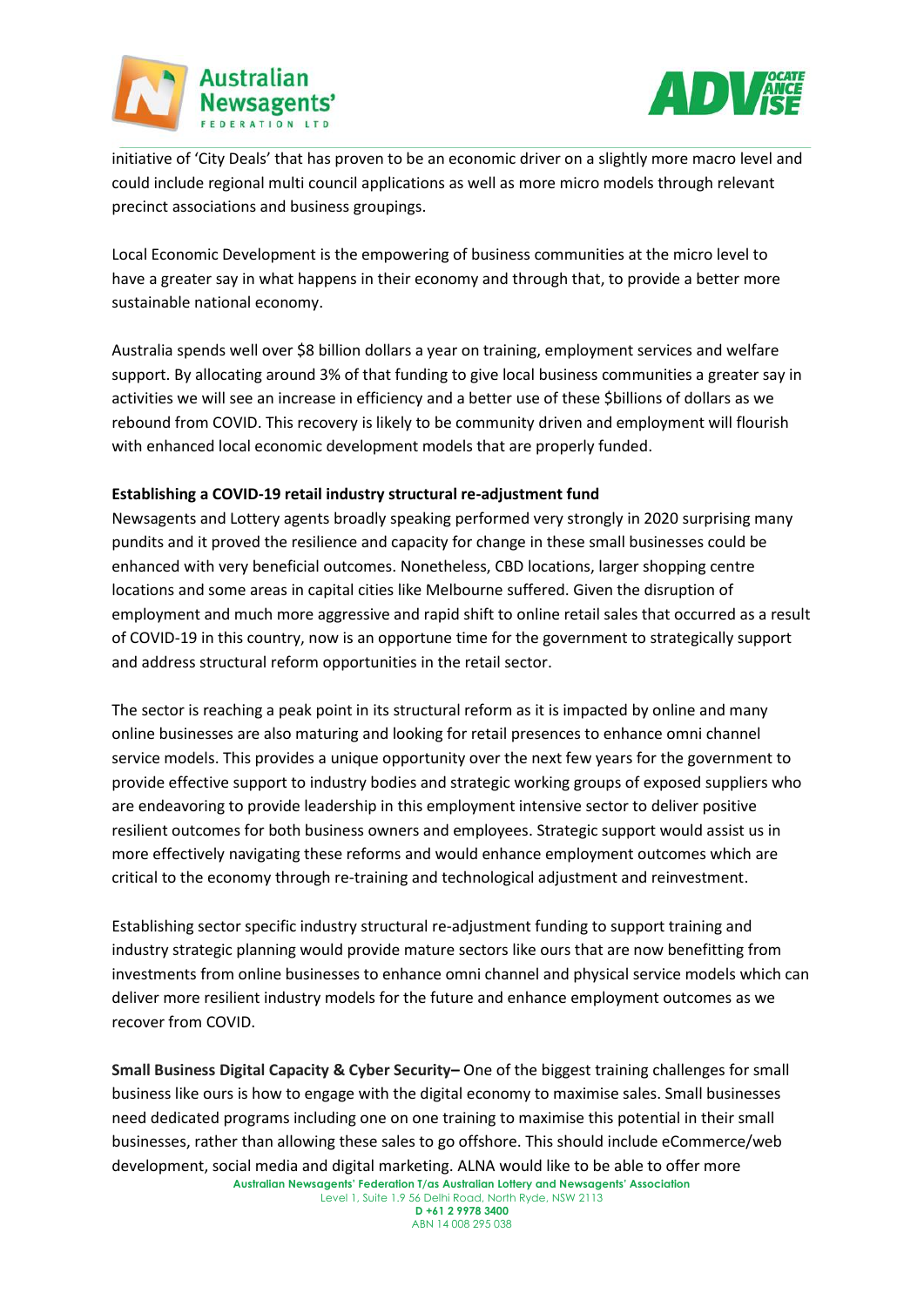



information, support and training to small business owners to lift their capacity and skills to develop their digital economy offers and to educate them and provide tools to deal with the growing cyber security threat.

We are concerned about cyber security risks. Many people in small business do not have the skills or knowledge to understand and manage these new risks of operating businesses in the 21st century. We call upon the Government to develop an awareness and training program for small businesses.

**Competition Policy & Merger Law –** A budget allocation to quickly review some aspects of Competition Policy & Merger Law should be a priority and is important to ensure the country has the businesses and resilience necessary to manufacture and supply itself with essential items and services, as global free market models have proven to be vulnerable.

Reforms should also look at ensuring that small businesses who through no failure of their operations or management may have been damaged by the pandemic, are not able to be targeted by cashed up opportunistic bigger players as a result of COVID-19. Competition policy in Australia needs to now be about people and community.

A concern is jobs and marketplace dynamics. If small business is to bounce back in any effective way some steps need to be in place to allow small business to survive in the new environment. Some such steps may be seen to be contrary to competition policy as we know it but that may be the price for small business survival.

The Chair of the ACCC outlined some of the marketplace issues early in the pandemic, however his view on the one hand wanted to ensure competition yet also to support small business to survive. We doubt that both can be achieved in the short term.

Chairman Sims said on 30 March 2020 - *"Competition has a critical role to play in getting the economy running efficiently again post the COVID-19 pandemic and economic crisis. The ACCC was working with businesses across the economy to authorise cooperation between competitors to enable them to support the community and survive this crisis. But in normal times, without a common enemy, co-ordination leads to complacency, inefficiency and higher prices."*

*"It is important that these short-term measures do not give rise to long-term structural damage to competition, market concentration or long-term arrangements that make it more difficult for businesses to enter and compete into the future," Mr Sims said.*

*"But it's important to recognise that newer entrants and smaller businesses are often hit hardest in a crisis, and they will need support to survive."*

### Regulatory conundrum

As we move now towards a post COVID period there is a likely scenario that small business will suffer as compared to bigger businesses. Markets have changed and will continue to change, and some rethinking of traditional concepts will be needed.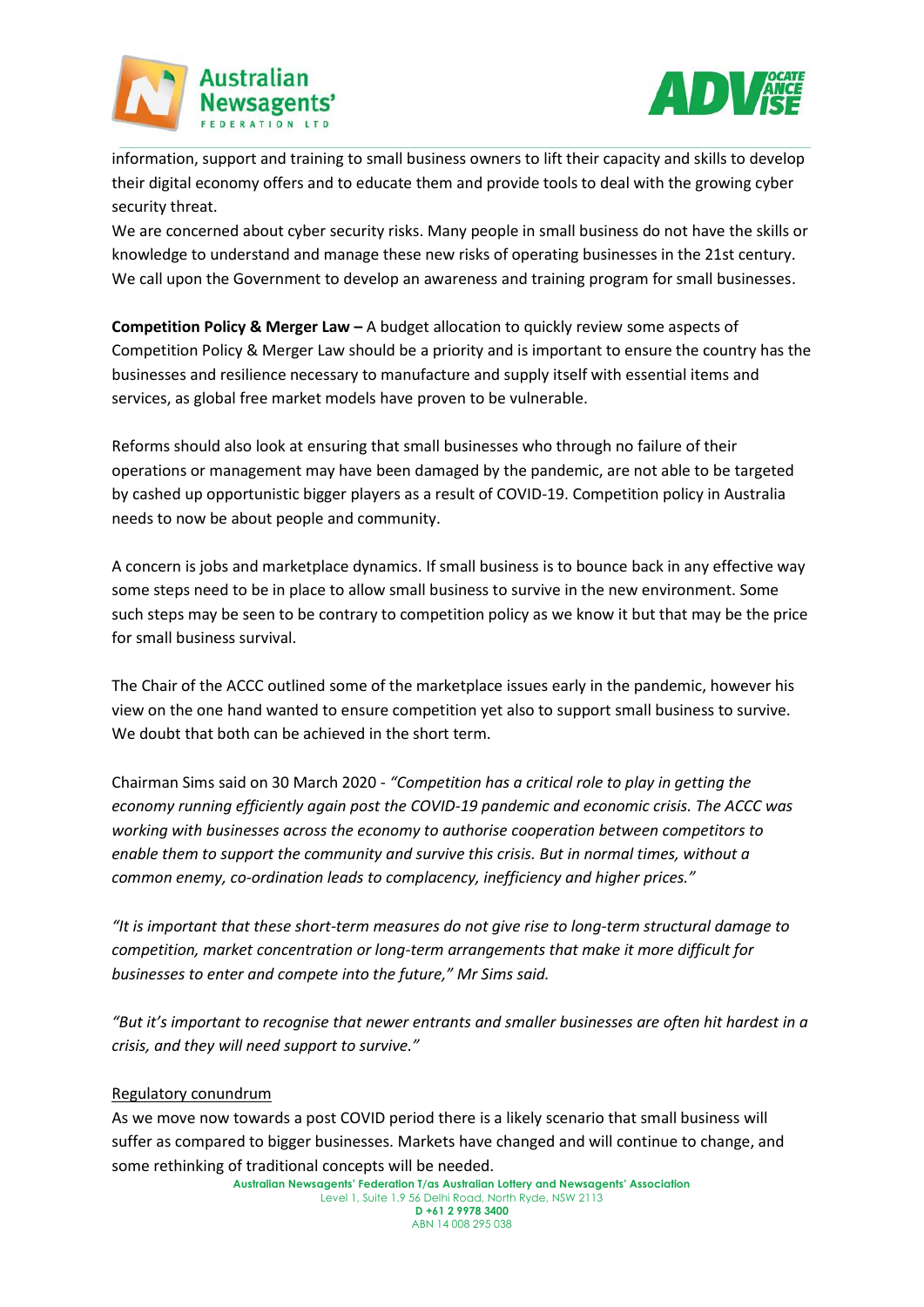



One serious issue is that many small businesses are simply a pipeline for suppliers of goods and services, whether the small businesses be distributors or agents. This is the case for Newsagents and Lottery agents.

It has long been an issue that suppliers compete with their distributors/agents and often offer better terms to customers. Competition agencies will usually view that as pro-competitive or in the case of agents as not in competition with their principals, although the Flight Centre case shows that some agents do compete with suppliers.

Post COVID many small businesses will not survive if suppliers aggressively and unfairly compete. In pure competition policy this may be seen as bad luck as consumer welfare is the main test. That may be in a normal market, but markets are not normal and will not be normal for some time.

If suppliers are the only businesses to survive, we will almost have a monopoly /duopoly society and little choice or access to products.

There are some regulatory steps that should or could be considered to overcome possible problems, some can be sunsetted.

### UNFAIR CONTRACT TERMS

The Government has been considering enhancement of the UCT law and has extensively consulted on the proposals and has had general approval to its proposed changes. This issue is important, we understand that it needs State and Territory consent. This process must be sped up. This could be done unilaterally and fast.

### UNFAIR PRACTICES

The ACCC has floated the possibility of having certain unfair practices made unlawful; the ACCC should be asked now what such practices might be and the Government should consider with a view to prompt adoption.

### MISUSE OF MARKET POWER

The provision was amended in 2017 partly to assist small business. This has not worked. There has only been one case to date and that is against a major Tasmanian utility. None against major market players who have the power to damage small businesses.

The previous section included provisions that covered damage to competitors, the new section only prohibits conduct that substantially lessens competition, the new provision will seldom apply where particular small businesses are damaged.

We suggest that the previous tests be adopted for a period of 2 years. Some will say that that will prohibit conduct that is pro-competitive, correct, but the climate is such that that might be warranted.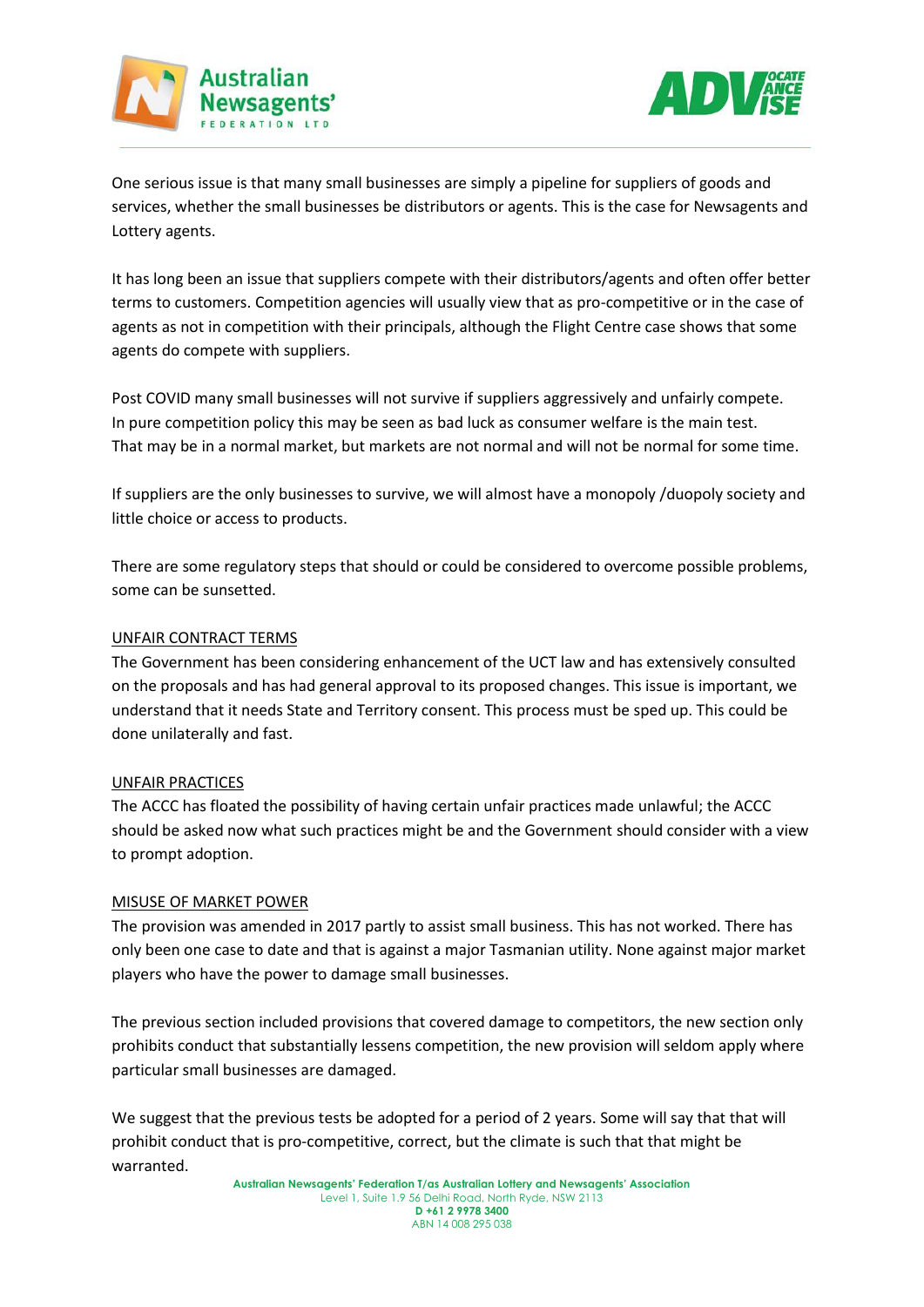



The previous test included the following,

(a) eliminating or substantially damaging a person, being a competitor in that market or in any other market of the corporation or of a body corporate related to the corporation.

(b) preventing the entry of a person into that market or into any other market; or

(c) deterring or preventing a person from engaging in competitive conduct in that market or in any other market.

Where what might be pro-competitive conduct that the law might prohibit, the ACCC should have the power to authorise on public benefit grounds with the survival of small business to be deemed to be a public benefit. All such radical policies can be sunsetted.

# AGENTS

In many cases large companies damage their retail outlets but the law may or may not apply as agents may or may not be in competition with principals. It is a case-by-case analysis, as indicated by the High Court in the Flight Centre case. However, it is hard for small businesses to know which is which and principals constantly consider their distributors to be agents and treat them accordingly.

If businesses are true agents, the competition provisions are unlikely to apply. It is suggested that there be a rebuttable presumption that agents are in competition with their principals. This will condition the behaviour of principals unless there is no doubt that their outlets are agents.

# MERGERS

We sympathise with the ACCC concern that mergers are being closed that might damage the Australian economy. We suggest that there be an urgent review of current merger law and maybe move to mandatory merger pre-merger clearance, subject to a threshold test.

### PRICE CONTROL

This is the horror of pc economists but must be part of any post Covid options, some industries will have fewer players and price control is a possible option. An issue though is that the Commonwealth lacks such power, but the States and Territories have such power, Feds can have price surveillance but no more. Such controls should only involve monopoly businesses. Any policy must be so crafted to avoid damaging small business but price controls on say airlines and utilities may be warranted.

### MANDATORY SAFEGUARDS

Consideration needs to be given to build in some mandatory safeguards in some industries to protect for "disasters". Travel insurance should be mandatory for all international travel. If that is adopted the Government should regulate the terms and price of any such policies. As to who pays for the insurance will be an issue for the market and parties to determine. There will be other areas where mandatory safeguards might be warranted. We impose mandatory third-party insurance, and we should not shy away from mandatory protections despite the cost to the consumer.

> **Australian Newsagents' Federation T/as Australian Lottery and Newsagents' Association** Level 1, Suite 1.9 56 Delhi Road, North Ryde, NSW 2113 **D +61 2 9978 3400** ABN 14 008 295 038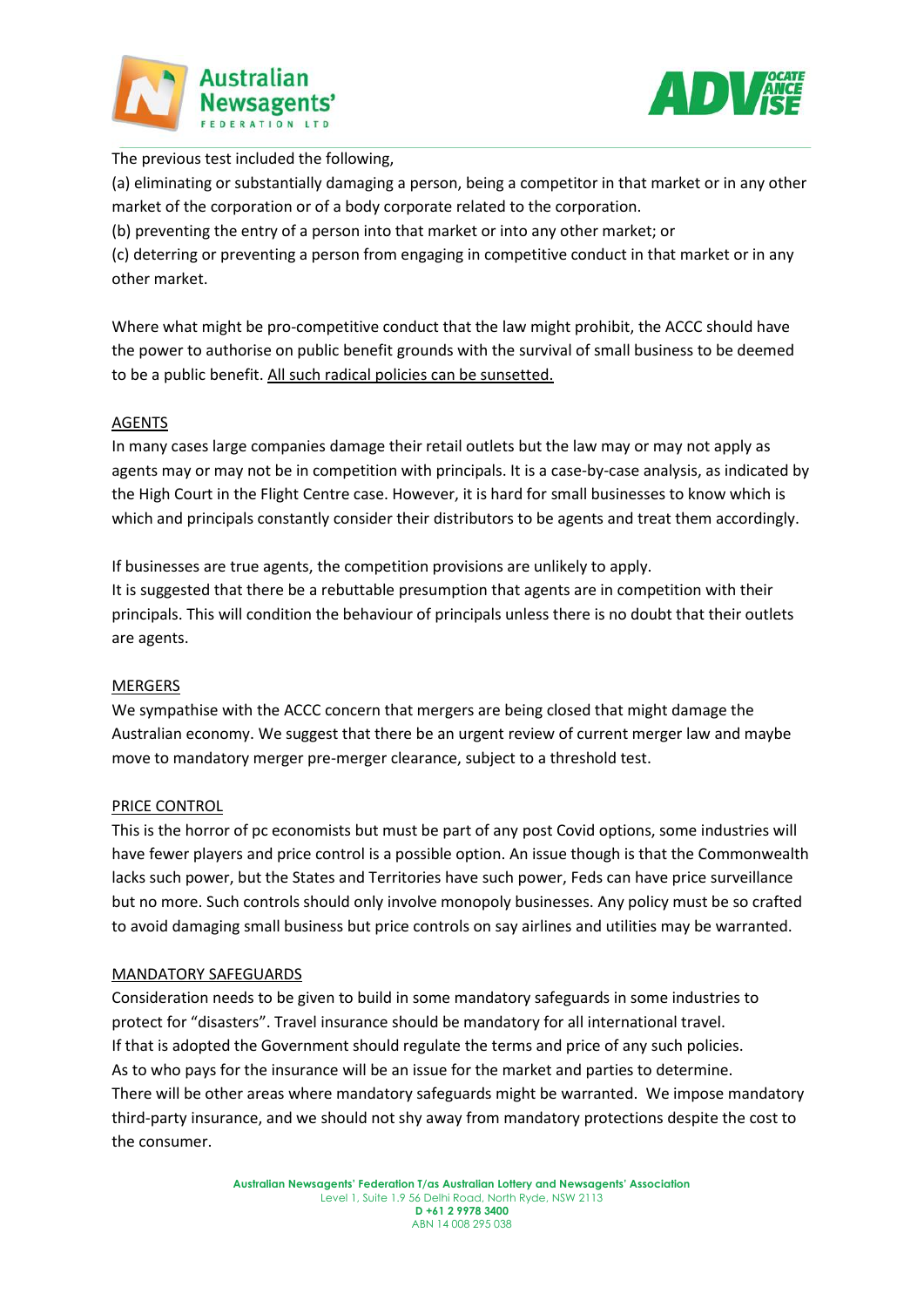



**Small Business Owner Training / Vocational Education and Training (VET**) - The current system is failing; small business needs to be funded for training through their own businesses and sectors. While traineeships are available through RTO's for our staff, it is training our small business owners that is the biggest challenge. Many don't earn any more than their staff and they lack good core small business management and marketing skills. Something as simple as some cashflow expertise can often be the difference between success and failure for some small businesses and their staff. Access to funded Cert 3 & 4 training and specific skillsets for small business owners would make a considerable difference to the success of small business owners.

### **Small Business Financial Counselling**

Small businesses who find themselves in financial trouble like has occurred with COVID have limited access to Financial counselling services. Most of the services available are funded for consumers and not business owners. Access to free or low-cost financial counselling would support many businesses to resolve issues rather than close their doors, or at least potentially close their doors at the right time. This will also support actions to improve the mental health of all small business owners.

#### **Illicit Tobacco & tobacco excise impacts on retailers**

The Illicit trade in tobacco is an ongoing and important issue impacting our legitimate legally operating retailers and that is leading to the leaking of considerable government excise revenue. The latest figures on illicit trade from the KPMG LLP "Illicit Tobacco in Australia" Report show that 20.7% of all tobacco consumed in Australia is illicit. This is up considerably from just two years ago.

That means \$3.4 billion in lost taxes to the Government had that tobacco been consumed legally. This exacerbates the insurance and security costs for our members who sell in this category, and it means they lose legitimate legal sales. It requires federal leadership to drive greater harmonization of state and federal illicit trade laws to ensure black market sales of regulated retail products are substantially reduced. This will make sure that efforts to combat illicit trade are efficient and effective and that organized crime that is benefitting from this trade currently is not given a free ride.

The continued implementation of steep annual 12.5% tobacco excise increases has also compounded this problem leading to the attractiveness of the illicit trade in tobacco products. Simply put, further excise increases will drive greater expansion of illicit trade. We are firmly of the view that the effectiveness of these excise increases has now well and truly run its course in encouraging long-term smokers to give up and it is now hurting retailers more than it is providing preventative health outcomes as it is simply re-directing the market to readily available cheaper alternative illegal supply. We recommend the government re-think any future excise increases and to now target illicit supply as effectively as possible.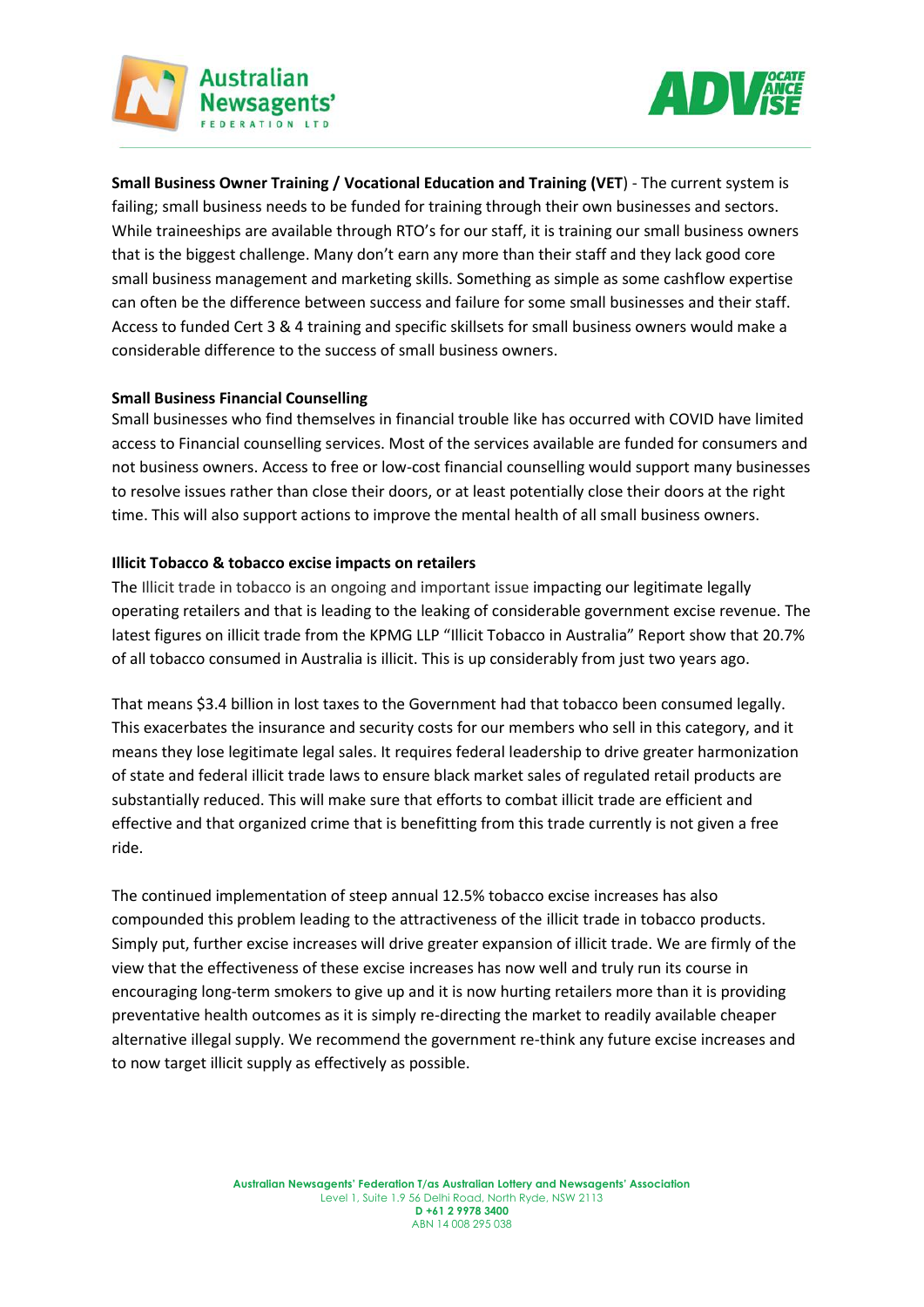



#### **Superannuation & PAYG Tax**

- $\circ$  ALNA supports removing employers from the superannuation administration and collection process and placing it in PAYG. This will ensure it is possible to pay very regularly if small businesses choose, also ensuring flexible cash flow management.
- $\circ$  As a simplification and removal of red tape, and in return for the efficiency dividend from removing employers from superannuation administration, reset the monthly super payment threshold from over \$450 to from \$1. This will reduce complexity and recognizes that more people are working multiple jobs.
- $\circ$  Improve tax structures for people in casual employment who may work 2, 3 or 4 casual jobs to make up full time employment. Small business relies heavily on these casual workers.
- o Ensure that annual concessional superannuation contribution caps and lifetime nonconcessional super contribution caps are sufficiently flexible and attuned to the needs of small business owners who are transitioning to retirement.

# **Access to Finance (Revenue Contingent Loans), supporting young people and Payment times for Small Business**

- o ALNA strongly supports the recommendations made by the Australian Small Business and Family Enterprise Ombudsman (ASBFEO) on revenue contingent lending for small businesses coming out of COVID.
- o Ensure access to equitably competitive finance, make sure banks fairly manage small business loan risk, and support strong competition between banks so that interest rate cuts flow through to small businesses.
- $\circ$  Ensure vulnerable small business lenders are not taken advantage of by banks with substantial market power.
- o Supporting young people with limited access to equity **-** Many young Australians are working in viable small businesses in our sector who are passionate about them and retail and who would consider successfully taking them over from exhausted owners who are looking for alternative viable exit solutions if they could access amounts of capital to do this. Recent research conducted for us by UTS Business school indicates that access to capital like this could save many small businesses like these from closing unnecessarily and would enhance employment and positive industry performance outcomes. Largely the barriers are due to the lack of home ownership amongst young people. This is an equity issue as young people who don't have access to their parent's equity are unable to enter the small business market. Only those from wealthy families have access to these opportunities creating a small business 'opportunity gap'. The government should guarantee start-up investment loans for young people that are revenue contingent to achieve this.
- $\circ$  A consistent code of conduct for timely small business payments is essential and we support this.

**Telecommunications -** Extend the 'Do not call' register to small business.

**Business Taxation -** Ensure a competitive goal of a 25% small business tax rate that will stimulate investment and employment and make us more competitive as a country.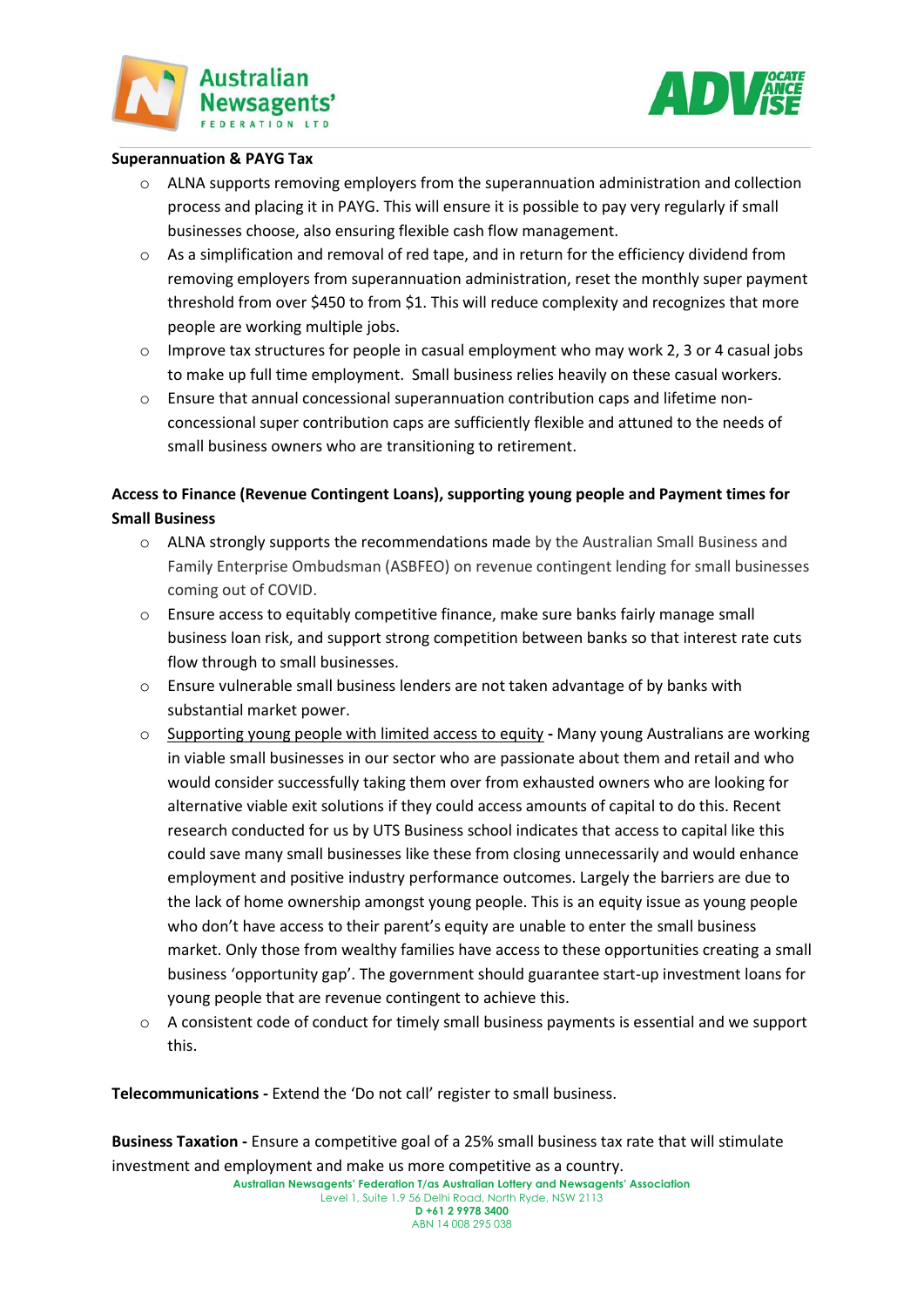

**Workplace Relations –** Acknowledging the positive work done over 2020 to reform Workplace Relations to match the needs of a COVID recovery, we support developing simplified small business award structures wherever possible that make life simpler for both small business owners and their employees to be protected and to understand their roles and obligations. This needs to consider the differences between small and large employers, as well as using plain English in awards and agreements and replacing language like "penalties" with more constructive options like "additional working hours incentive" that demonstrates partnership between employee and employer.

Australian Newsagents'

- o Make 'Unfair Dismissal' a lot simpler, include a 'wrong fit for workplace' model so that redundancies don't need to be created or incompetence manufactured.
- o Ensure that the 'Vulnerable Persons' Fair Work Act amendments do not unnecessarily impact the 99% who do the right thing and that this does not undermine the essential central freedoms of franchising. Make sure this does not open the door for civil action or expansion to other issues like WH&S.
- $\circ$  Domestic Violence Leave (DVL) Employers should not be expected to pay for this additional leave, and the model should not exclude employers who may be victims themselves. Small Business Owners are after all people too. We call upon the Government to support small businesses to support those suffering from domestic violence through a domestic violence leave scheme funded for small business. This must include access to leave for those who run small businesses who are the victim.
- o Paid Parental Leave **-** Our members are supportive of the Paid Parental Leave scheme. Nonetheless, the compliance regime applies to all employers, no matter the size of your business or the number of staff you have. Our members support further simplification of the compliance regime and wherever possible removing the burden of this from small business owners.
- $\circ$  Removal of pay clerk responsibilities for Government maternity leave Small businesses should not be required to be the pay clerk for maternity leave funded by the Government. This leave should be paid directly by the Government to the mother, removing an administrative burden on small businesses. This payment is complex for small business accounting and creates difficulties for small business owners.

ALNA is also generally supportive of the other models advocated for by COSBOA during the negotiations undertaken in 2020 and while we think due to sector complexities that there should be opt-in models for things like loaded rates, we are supportive of attempts to simplify, to appropriately clarify casuals and to make more effective models for dismissal etc.

### **Fund an ongoing national mental health plan focused on small business owners.**

ALNA recognises that significant resourcing has been applied to small business mental health recently as it is a significant challenge for many in our small businesses as a result of COVID. With the various pressures and stresses they face from the pandemic; small business owners and their staff are particularly vulnerable and don't have a supervisor looking out for them. The Budget should invest in a national mental health plan focused on people working in small business. This would not be a significant burden on the budget and would enhance existing initiatives and support people in